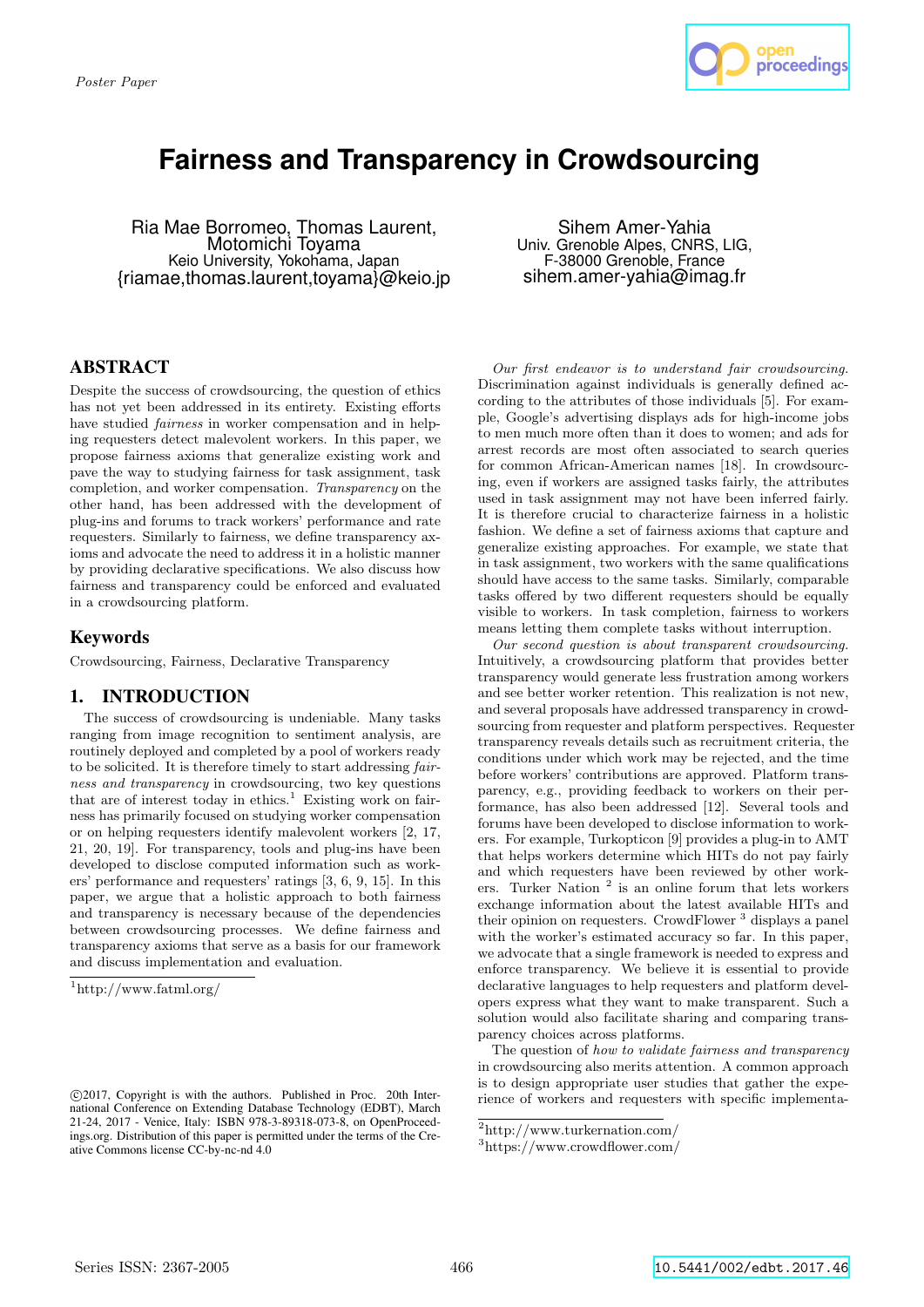tions of fairness and transparency. Such an approach was used in [12] to validate that feedback contributes to increasing workers' motivation. In this paper, we wish to define a validation protocol based on objective measures and propose to quantify measures such as contributions quality for fairness and worker retention for transparency.

We believe that our proposal paves the way for checking fairness and transparency in existing crowdsourcing systems and also for enforcing them by design in newly developed systems. Section 2 contains a review of fairness and transparency in crowdsourcing and other related areas. Section 3 illustrates the need for fairness and transparency using key use cases, and formalizes our proposal. Section 4 discusses validation.

# 2. RELATED WORK

## 2.1 Fairness

Fairness in crowdsourcing has mainly been considered in providing fair wages and managing malicious workers. In [2] and [17], wage discrimination is viewed as the wrongful rejection of work, unfair compensation amount, or delayed payment. In [21], a quality-based reward scheme provides compensation that depends on the quality of a worker's contribution. Vuurens et al. proposed measures to detect and counter malicious users since they observed that nearly 40% of the answers they received from AMT were from malicious users [20].

Studies that address malicious workers through task assignment and worker reputation focus on the quality, reliability, and total cost of worker contributions. Examples of existing task assignment schemes include offering low-cost, reliable answers [7, 11], and accounting for worker skills to maximize the requester's total gain from the completed work [8]. These schemes are requester-centric and do not guarantee fair task assignment to workers.

Overall, we observed that while some work have developed ways of enforcing fair wages and helping requesters detect malicious workers, no holistic approach has been developed to address fairness as a whole for all crowdsourcing processes.

## 2.2 Transparency

Bederson et al. claimed that higher transparency in working conditions such as hourly wage, or in requester expectations such as work quality metrics, lead to fairness [2]. They asserted the need for requester and platform transparencies to address discrimination but did not tackle its systematic implementation.

Requester transparency has been shown to have positive effects on worker engagement. Studies show that providing workers with information about the requester leads to higher engagement and more effort in task completion [16]. Moreover, providing workers with information about the crowdsourcing workflow and helping them feel part of a group, result in more contributions and higher accuracy [13].

Different initiatives implement transparency in crowdsourcing platforms through plug-ins. Turkopticon [9] is a plugin for AMT that lets workers review tasks and requesters. Crowd-Workers [3] and Turkbench [6] provide expected hourly wages when workers browse tasks. The MobileWorks platform [15] facilitates worker-to-worker communication and assigns manager roles to some workers, allowing workers to

monitor each other and benefit from each other's experience, which results in higher quality contributions.

Transparency for workers comes from worker initiatives and communities mainly through forums such as Turker Nation and Mturk  $Form<sup>4</sup>$  where workers share information about tasks, requesters and tools to enhance their experience. These tools are often worker-made scripts that disclose information hidden by the platform such as the time until automatic approval of a submission on AMT.

In summary, workers strive for transparency as it is often fragmented and external to platforms. In this paper, we advocate a systematic way of expressing and enforcing transparency in crowdsourcing platforms through a formalization of fairness and transparency axioms.

## 3. PROPOSAL

In this section, we first discuss scenarios where discrimination and opacity can hinder workers' and requesters' experience. We then formalize our framework and discuss how we can enforce fairness and transparency in crowdsourcing systems.

## 3.1 Scenarios

## *3.1.1 Discrimination*

*In Task Assignment.* Task assignment, the process through which workers find tasks to complete, is central to crowdsourcing. In platforms such as AMT and CrowdFlower, requesters post tasks, and qualified workers choose the ones they like. This simple task assignment mechanism could be characterized as fair because workers have access to the same set of tasks.

Aside from self-appointment, many task assignment algorithms have been designed to optimize a particular objective. However, these algorithms can be discriminatory [14]. For instance, requester-centric task assignment allocates tasks to workers so as to maximize the total gain of the requester. This could be discriminatory to workers. On the other hand, a worker-centric assignment that allocates tasks based on workers' preferences is more likely to be fair to workers, by favoring their expected compensation, but may be unfavorable to requesters.

*In Task Completion.* In task completion, workers and requesters have different goals. Requesters aim to get enough good results while workers' objectives range from getting paid to improving their skills, spending their time wisely, or signaling their presence and achievements to others [12]. These goals may be advantageous to one but unfair to the other.

For example, in survey tasks, requesters usually publish more HITs than necessary to get a good number of responses. There are cases when a requester cancels tasks when she gets the target number of acceptable responses. Requesters do so to reduce their waiting time and avoid paying more than needed. However, this would be unfair to a worker who has partially completed a task but is not paid for her efforts. A requester may also experience discrimination during task completion in the case of malevolent workers.

 $^4$ http://www.mturkforum.com/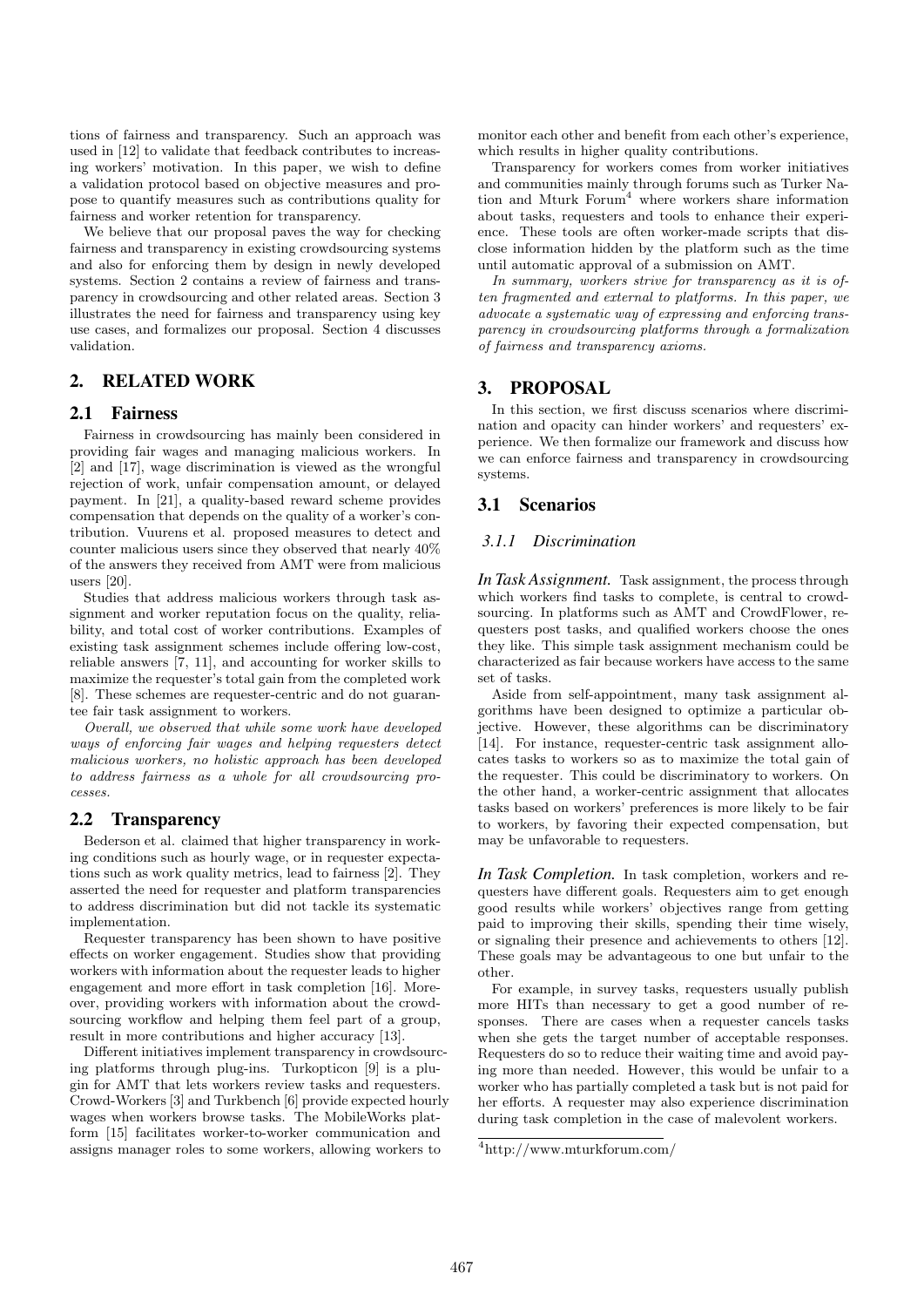*In Worker Compensation.* Discriminatory compensation has been identified as one of the major problems for crowd workers [2, 17]. For instance, in AMT, a requester may reject valid work and not pay the worker. In some other cases, a requester promises to provide a bonus when a worker completes a series of tasks but does not do so in the end. In collaborative tasks, a worker may contribute more than another and still receive the same amount of payment.

## *3.1.2 Opacity*

*Requester Opacity.* In Turker Nation, workers often complain about requesters who reject their contribution without providing feedback. For example, a requester who posts a text summarization task may not publish how a worker's contribution will be evaluated. This requester opacity does not only negatively affect workers' experiences but also affects other crowdsourcing processes. If a contribution is rejected, it is reflected in the worker's history and statistics thus it may limit future task assignment opportunities. If a worker is provided means to post a review of a requester, this may encourage requesters to be more transparent.

*Platform Opacity.* Since a platform facilitates the entire crowdsourcing process, it must provide valuable information to help requesters and workers achieve their goals [2]. For requesters, it is important to see worker statistics and progress to help them monitor tasks. For workers, it is beneficial to have access to various information that could help them select and complete tasks such as requester reviews and ratings, payment schedules, and estimated worker performance in comparison with other workers. Currently, CrowdFlower shows ratings per task in its task browsing interface and the Turkopticon plug-in shows requester ratings in AMT [9]. Nevertheless, there is currently no systematic way for platform developers and for requesters to specify which information should be made transparent.

## 3.2 Fairness and Transparency Axioms

In this section, we attempt to define and formalize fairness and transparency axioms. Our proposal does not aim to be exhaustive. Rather, it provides a framework to define and extend a series of axioms that govern checking if a crowdsourcing system abides by fairness and transparency goals, in a principled fashion, or for designing a fair and transparent platform from scratch.

We consider a set of tasks  $\mathcal{T} = \{t_1, \ldots, t_n\}$ , a set of workers  $W = \{w_1, \ldots, w_p\}$  and a set of skill keywords  $S =$  $\{s_1, \ldots, s_m\}.$ 

Tasks. A task t is a tuple  $(id_t, id_r, S_t, d_t)$  where  $id_t$  is a unique task identifier,  $id_r$  a unique requester identifier, and  $S_t$  is a vector  $\langle t(s_1), t(s_2), \ldots, t(s_m)\rangle$  where each  $t(s_i)$  is a Boolean value that denotes the requirement or not of having skill  $s_i$  to qualify for task t. A reward  $d_t$  is given to a worker who completes  $t$ . To capture a variety of tasks, skill keywords may be interpreted as expected workers' interests or qualifications.

*Workers.* A worker w is a tuple  $(id_w, A_w, C_w, S_w)$  where  $id_w$  is the worker's unique id,  $A_w$  is a set of self-declared worker attributes such as demographics and location,  $C_w$ is a set of computed worker attributes such as a worker's

acceptance ratio, and  $S_w$  is a skill vector  $\langle w(s_1), \ldots, w(s_m) \rangle$ where each  $w(s_i)$  is a Boolean value capturing the interest of w in the skill keyword  $s_i$ .

#### *3.2.1 Fairness*

We define fairness axioms for task assignment, worker compensation and task completion.

AXIOM 1 (WORKER FAIRNESS IN TASK ASSIGNMENT). Given two different workers  $w_i$  and  $w_j$ , if  $A_{w_i}$  is similar to  $A_{w_j}$  and  $C_{w_i}$  is similar to  $C_{w_j}$ , and  $S_{w_i}$  is similar to  $S_{w_j}$ , then  $w_i$  and  $w_j$  should have access to the same tasks.

Similarity can be platform-dependent and ranges from perfect equality to threshold-based similarity.

Axiom 2 (Requester fairness in task assignment). Given two tasks  $t_i$  and  $t_j$  posted by different requesters  $id_{r_i}$ and  $id_{r_j}$ , if the required skills for the two tasks  $S_{t_i}$  and  $S_{t_j}$ are similar, and the two tasks offer comparable rewards  $d_{t_i}$ and  $d_{t_j}$ , then  $t_i$  and  $t_j$  should be shown to the same set of workers.

Skill similarity can be computed using different measures such as cosine similarity.

Axiom 3 (Fairness in worker compensation). Given two distinct workers  $w_i$  and  $w_j$  who contributed to the same task t, if their contributions are similar, they should receive the same reward  $d_t$ .

Different measures could be used to compute similarity of contributions depending on the nature of those contributions, e.g., for textual contributions, n-grams could be used [4], for ranked lists, using measures such as Discounted Cumulative Gain [10] would be more appropriate.

Axiom 4 (Requester fairness in task completion). Requesters must be able to detect workers behaving maliciously during task completion.

Axiom 5 (Worker fairness in task completion). A worker who started completing a task should not be interrupted.

#### *3.2.2 Transparency*

It is believed that limiting worker and requester anonymity may lead to fairer labor practices [2]. Therefore, letting workers and requesters reveal information about themselves, ranging from their true identity, to historical worker performance, for example, may help raise everyone's trust in the platform. Transparency axioms govern what requesters and platforms should make available to workers in order to ensure their fair treatment.

AXIOM 6 (REQUESTER TRANSPARENCY).

A Requester must make available requester-dependent working conditions such as hourly wage and time between submission of work and payment, and task-dependent working conditions such as recruitment criteria and rejection criteria.

AXIOM 7 (PLATFORM TRANSPARENCY).

The platform must disclose, for each worker w, computed attributes  $C_w$  such as performance and acceptance ratio.